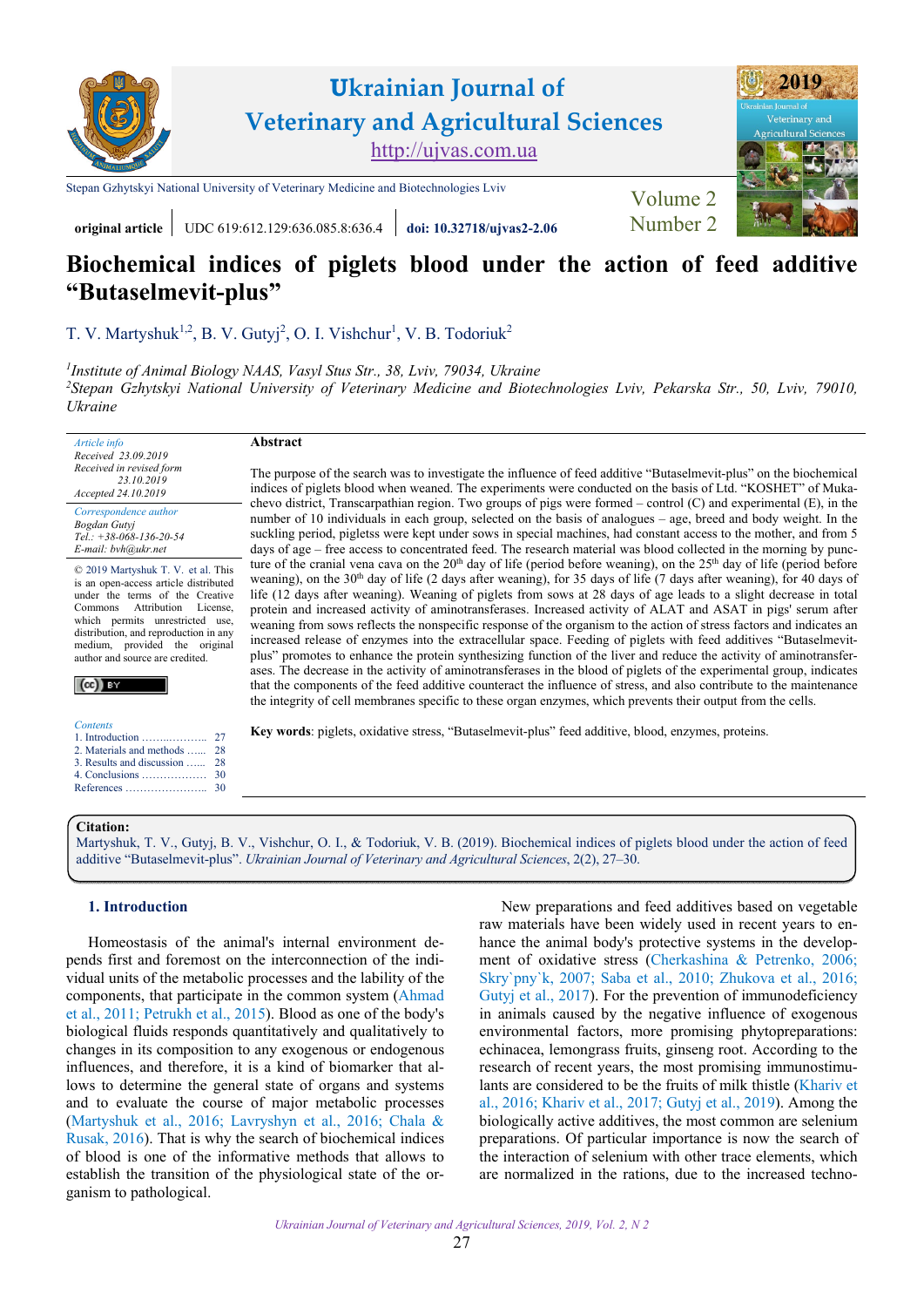<span id="page-1-0"></span>genic influence on the animal organism [\(Sobolev et al.,](#page-3-0) [2017\)](#page-3-0).

The intensive development of animal husbandry at the present stage requires new approaches to the organization of feeding of farm animals and the introduction of modern feed additives, which are not commonly used in their pure form as feed, and are deliberately added to feed or water to improve their quality, productivity and animal welfare ([Kotsumbas & Hryniv, 2016\)](#page-3-0).

The purpose of our research was to investigate the influence of feed additive "Butaselmevit-plus" on the biochemical indices of blood of piglets when weaned.

## **2. Materials and methods**

The experiments were performed on the basis of LLC "KOSHET" Mukachevo district, Transcarpathian region. Two groups of pigs were formed – control  $(C)$  and experimental (E), in the number of 10 individuals in each group, selected on the basis of analogues – age, breed and body weight. In the suckling period, pigs were kept under sows in special machines, had constant access to the mother, and from 5 days of age – free access to concentrated feed. Feeding of animals was carried out according to the norms for this age of pigs. Clinical and physiological examinations of piglets were conducted prior to the search. They took into account their general state and activity when eating feed. On the 28th day of life, piglets were weaned from the sow and regrouped from different nests for further retention and rearing, with changing dietary structure, which served as technological stress for the animal organism. Beginning at the age of 5 days, piglets of all groups were fed pre-stern compound feed. The piglets of the experimental group, from 21 to 40 days of age, were additionally fed the feed additive "Butaselmevit-plus" at a dose of 100 mg/kg of body weight per day.

The research material was blood collected in the morning prior to animals feeding by puncture of the cranial vena cava on  $20<sup>th</sup>$  day of life (period before weaning), on 25th day of life (period before weaning), for 30 days of life  $(2<sup>nd</sup>$  day after weaning), on  $35<sup>th</sup>$  day of life (7 days after weaning), on  $40<sup>th</sup>$  day of life ( $2<sup>nd</sup>$  day after weaning).

Protein-sensitizing liver function was determined by serum levels of total protein (biuret reaction) and protein fractions (by polyacrylamide gel electrophoresis). The activity of aspartate- (ASAT-K.F.2.6.1.1) and alanine- (ALAT-K.F.2.6.1.2) aminotransferases in serum was determined by the method of Reitman-Frenkel using the standard set of reagents NPF "Simko Ltd" [\(Vlizlo et al., 2012](#page-3-0)).

Analysis of the research results was performed using the Statistica 6.0 software package. Probability differences was evaluated by Student's t-criterion. The results were considered reliable at  $P \le 0.05$ .

## **3. Results and discussion**

It is known that blood Indexes of piglets depend on many factors (physiological state, ration, productivity, etc.). We have investigated the basic indicators of blood, which reflect the state of metabolic processes in the organism of animals.

The results of the search showed that the content of total protein in the serum of 20 daily piglets of the control and experimental groups ranged from  $52.84 \pm 1.20$ 

 $52.75 \pm 1.22$  g/l. On the 25<sup>th</sup> day of the experiment, the level of total protein in the control and experimental groups increased by 14.6 % and 15.8 %, respectively, compared to the previous day of searches (Table 1).

#### **Table 1**

Content of total protein in the serum of piglets blood by the action of feed additive "Butaselmevit-plus",  $g/l$  (M  $\pm$  m,  $n = 5$ 

| The day of           |                  | Groups of piglets |
|----------------------|------------------|-------------------|
| life                 | control          | experimental      |
| $20th$ day           | $52.84 \pm 1.20$ | $52.75 \pm 1.22$  |
| $25th$ day           | $60.58 \pm 1.17$ | $61.08 \pm 0.87$  |
| $30th$ day           | $58.31 \pm 1.75$ | $61.54 \pm 1.10$  |
| 35 <sup>th</sup> day | $58.12 \pm 1.33$ | $61.78 \pm 0.91*$ |
| $40th$ day           | $59.03 \pm 1.14$ | $61.24 \pm 0.95$  |

*Notes:* the degree of probability compared to the control group data:  $* - P < 0.05$ ;  $* * - P < 0.01$ ;  $* * * - P < 0.001$ 

After weaning in the blood of the piglets of the control group, the level of total protein at the  $30<sup>th</sup>$  and  $35<sup>th</sup>$  day of life fluctuated within 58.31  $\pm$  1.75 and 58.12  $\pm$  1.33 g/l. The level of total protein was slightly higher in the blood of the experimental group during the indicated search period, which increased by 5.5 % and 6.6 %, respectively, relative to the control group of animals.

Increase in total protein content in piglets serum from the experimental group during the specified periods of the experiment, compared with controls, indicates the stimulating influence of vitamins A, D3, E and milk thistle spotted in the content of feed additive on protein synthesis.

In the blood of the piglets of the control and experimental group after weaning on the 30<sup>th</sup>, 35<sup>th</sup> and 40<sup>th</sup> days of the experiment, a higher content of albumins and a lower content of globulins were recorded (Tables 2 and 3). Thus, on the 30th day of life piglets the level of albumin in the blood of the control group was increased by 5.55 % and in the experimental group – by 4.86  $\%$  relative to the indicators taken from the 25 daily pigs. The 35-day-old piglets of the experimental group had an albumin level of 1.13% higher than the control group. At the  $40<sup>th</sup>$  day of the experiment, the level of albumin was the highest in the blood of the piglets of the control group.

#### **Table 2**

The level of albumin in the serum of piglets by the action of the feed additive "Butaselmevit-plus", % ( $M \pm m$ , n = 5)

| The day of           | Groups of piglets |                    |
|----------------------|-------------------|--------------------|
| life                 | control           | experimental       |
| $20th$ day           | $33.62 \pm 0.97$  | $33.65 \pm 1.05$   |
| $25th$ day           | $33.69 \pm 1,00$  | $33.70 \pm 1.10$   |
| $30th$ day           | $39.24 \pm 1.85$  | $38.56 \pm 1.12$   |
| 35 <sup>th</sup> day | $38.39 \pm 1.56$  | $39.52 \pm 1.85$   |
| $40th$ day           | $42.64 \pm 1.97$  | $35.87 \pm 1.10**$ |
|                      |                   |                    |

*Notes:* the degree of probability compared to the control group data:  $* - P < 0.05$ ;  $* - P < 0.01$ ;  $* + - P < 0.001$ 

The level of globulins in the blood of 25 daily pigs of the control and experimental groups ranged from  $66.31 \pm 1.00$ and  $66.30 \pm 1.10$  %. After weaning of piglets from the experimental groups, the globulin level was decreased by the 30th day of life, so in the blood of piglets in the control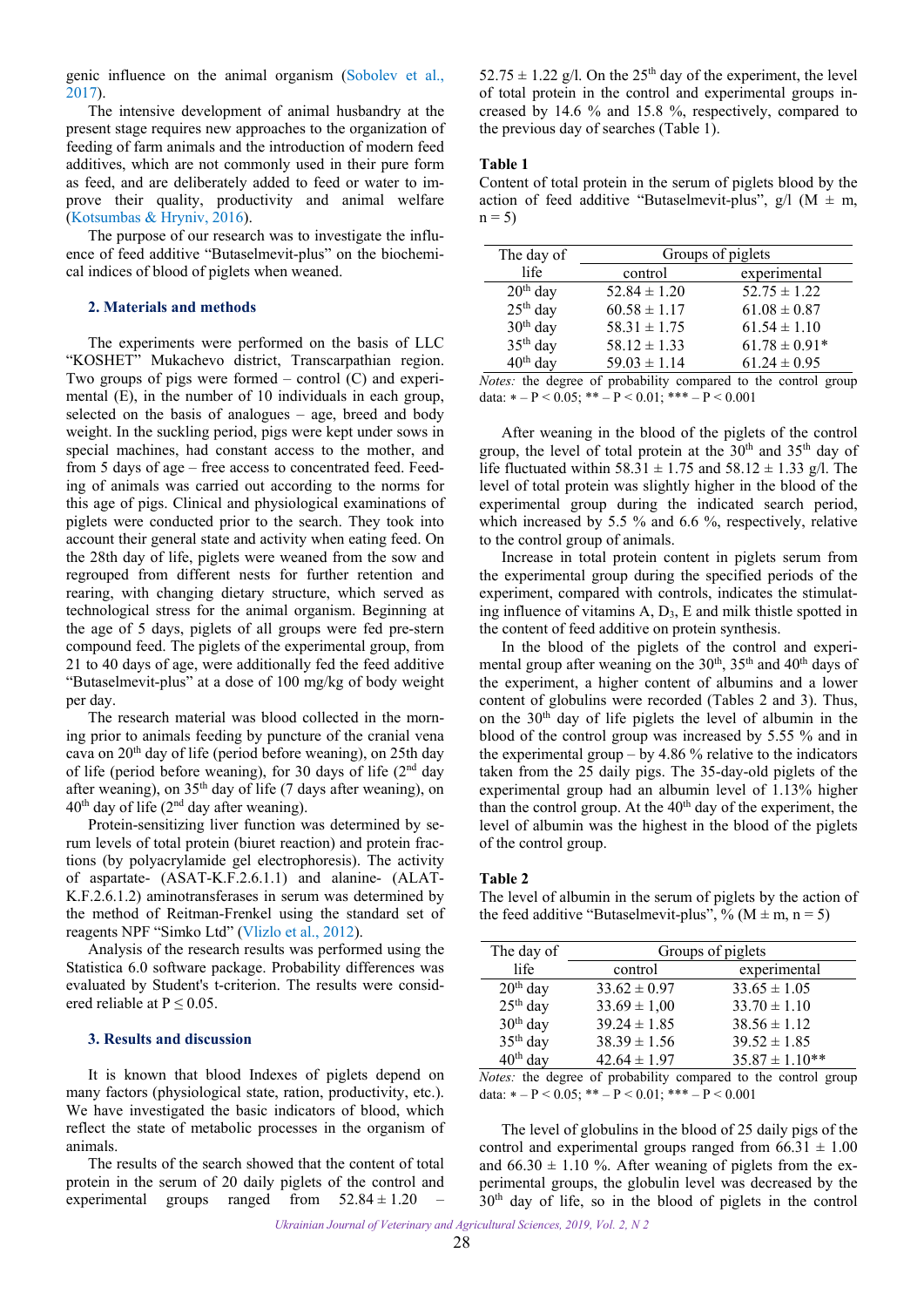group the level of globulins was decreased by 5.55 %, and in the experimental group – by 4.86% relative to the indicators taken on the 25<sup>th</sup> day of the experiment.

## **Table 3**

The level of globulins in the serum of piglets by the action of the feed additive "Butaselmevit-plus", % ( $M \pm m$ , n = 5)

| The day              | Groups of piglets |                                                                    |
|----------------------|-------------------|--------------------------------------------------------------------|
| of life              | control           | experimental                                                       |
| $20th$ day           | $66.38 \pm 0.97$  | $66.35 \pm 1.05$                                                   |
| $25th$ day           | $66.31 \pm 1.00$  | $66.30 \pm 1.10$                                                   |
| $30th$ day           | $60.76 \pm 1.85$  | $61.44 \pm 1.12$                                                   |
| 35 <sup>th</sup> day | $61.61 \pm 1.56$  | $60.48 \pm 1.85$                                                   |
| $40th$ day           | $57.36 \pm 1.97$  | $64.13 \pm 1.10**$                                                 |
|                      |                   | Matasi tha dagwar of mushahility aggregated to the control opening |

*Notes:* the degree of probability compared to the control group data:  $* - P < 0.05$ ;  $* * - P < 0.01$ ;  $* * * - P < 0.001$ 

It is important to determine the functional status of piglets' liver before and after weaning. The functional state of the liver was examined for the activity of aminotransferases, namely: the activity of alanine and aspartate aminotransferases. It was found that the activity of alanine aminotransferase in the blood of piglets before weaning ranged from 0.15–0.17 mkat/l. After weaning, we observed an increase in the activity of the investigated enzyme in the piglets blood of the control group by 11.8 %. In the future, the activity of ALAT in the serum of piglets of the control group was increased to  $0.21 \pm 0.010$  mkat/l. In the serum of piglets of the experimental group, the activity of this enzyme in the 30 day-old piglets was decreased by 21 %, whereas in the 35 day-old pigs, respectively, by 33 % relatively to the indicators of the control group (Table 4).

#### **Table 4**

The activity of alanine aminotransferase in serum of piglets under the action of feed additive "Butaselmevit-plus", mkat/l ( $M \pm m$ ,  $n = 5$ )

| The day              | Groups of piglets |                     |
|----------------------|-------------------|---------------------|
| of life              | control           | experimental        |
| $20th$ day           | $0.16 \pm 0.008$  | $0.15 \pm 0.008$    |
| $25th$ day           | $0.17 \pm 0.008$  | $0.16 \pm 0.009$    |
| 30 <sup>th</sup> day | $0.19 \pm 0.014$  | $0.15 \pm 0.016*$   |
| 35 <sup>th</sup> day | $0.21 \pm 0.009$  | $0.14 \pm 0.015**$  |
| 40 <sup>th</sup> day | $0.21 \pm 0.010$  | $0.15 \pm 0.014***$ |

*Notes:* the degree of probability compared to the control group data:  $* - P < 0.05$ ;  $** - P < 0.01$ ;  $*** - P < 0.001$ 

#### **Table 5**

The activity of aspartate-aminotransferase in serum of piglets under the action of feed additive "Butaselmevit-plus", mkat/l ( $M \pm m$ , n = 5)

| The day of           |                  | Groups of piglets   |
|----------------------|------------------|---------------------|
| life                 | control          | experimental        |
| $20th$ day           | $0.19 \pm 0.010$ | $0.18 \pm 0.010$    |
| $25th$ day           | $0.19 \pm 0.011$ | $0.19 \pm 0.009$    |
| 30 <sup>th</sup> day | $0.22 \pm 0.010$ | $0.17 \pm 0.012$ ** |
| $35th$ day           | $0.24 \pm 0.017$ | $0.18 \pm 0.008$ ** |
| 40 <sup>th</sup> day | $0.23 \pm 0.015$ | $0.18 \pm 0.015*$   |

*Notes:* the degree of probability compared to the control group data:  $* - P < 0.05$ ;  $** - P < 0.01$ ;  $*** - P < 0.001$ 

Similar changes were found in the search of the activity of aspartate aminotransferase, which in the control group of piglets after weaning at 30 days of age increased by 15.8 % compared to the previous day of research. The highest activity of the enzyme was in 35 daily piglets of the control group, where, respectively, it was  $0.24 \pm 0.017$  mkat/l (Table 5).

The serum of the experimental group of piglets after weaning showed a decrease in ASAT activity at 30 days of age – by 22.7 %, at 35 days of age – by 25 % compared with the control group.

The most informative indicator of amino acid metabolism is the de Ritis coefficient (ratio of aspartate aminotransferase to alanine aminotransferase). The magnitude of this coefficient indicates the integrity of liver tissue cells, heart, skeletal muscles, and other organ tissues.

It was found out that in piglets of the control group the coefficient of de Ritis for the 30th day of life was 1.16, while in the experimental group  $-1.13$ . On the 35th day of the experiment, this indicator was higher in the experimental group of piglets fed the feed additive "Butaselmevit-plus" (Table 6). On the 40th day-old piglets, the ratio of de Ritis was 1.10 in the control group, 1.20 in the experimental group.

### **Table 6**

De Ritis coefficient factor in serum of piglets for action of feed additive "Butaselmevit-plus" ( $M \pm m$ , n = 5)

| The day of           | Groups of piglets |              |
|----------------------|-------------------|--------------|
| life                 | control           | experimental |
| $20th$ day           | 1.19              | 1.20         |
| $25th$ day           | 1.12              | 1.18         |
| 30 <sup>th</sup> day | 1.16              | 1.13         |
| 35 <sup>th</sup> day | 1.14              | 1.29         |
| day                  | 1.10              | 1.20         |

*Notes:* the degree of probability compared to the control group data:  $* - P < 0.05$ ;  $** - P < 0.01$ ;  $*** - P < 0.001$ 

Increasing the activity of aminotransferases in the serum of piglets of the control group after weaning is associated with increased formation of reactive oxygen species in the organism, caused by a lack of vitamin E. Increased activity of alanine aminotransferase in the blood of piglets of the control group after weaning indicates increased alanine catabolism. While increased activity of aspartate aminotransferase activity is due to L-glutamate and oxaloacetate, which are formed by the transfer of amino groups from aspartic acid to  $\alpha$ -ketoglutaric acid in the presence of pyridoxal phosphate. Increasing the activity of aminotransferases in the serum of piglets after weaning from sows reflects the non-specific response of the organism to the action of stress factors and indicates the increased release of enzymes into the extracellular space.

When feeding piglets with feed additive "Butaselmevitplus" in their serum, a decrease in aminotransferases to the original values was established. The decrease in the activity of these enzymes in the serum of piglets after weaning to values, recorded in the period before weaning reflects their involvement in ensuring the supply of substrates in the tricarboxylic acid cycle, and ALAT indicates the efficiency of the feed additive "Butaselmevit-plus" for maintaining the homeostatic level of the glucose-alanine cycle.